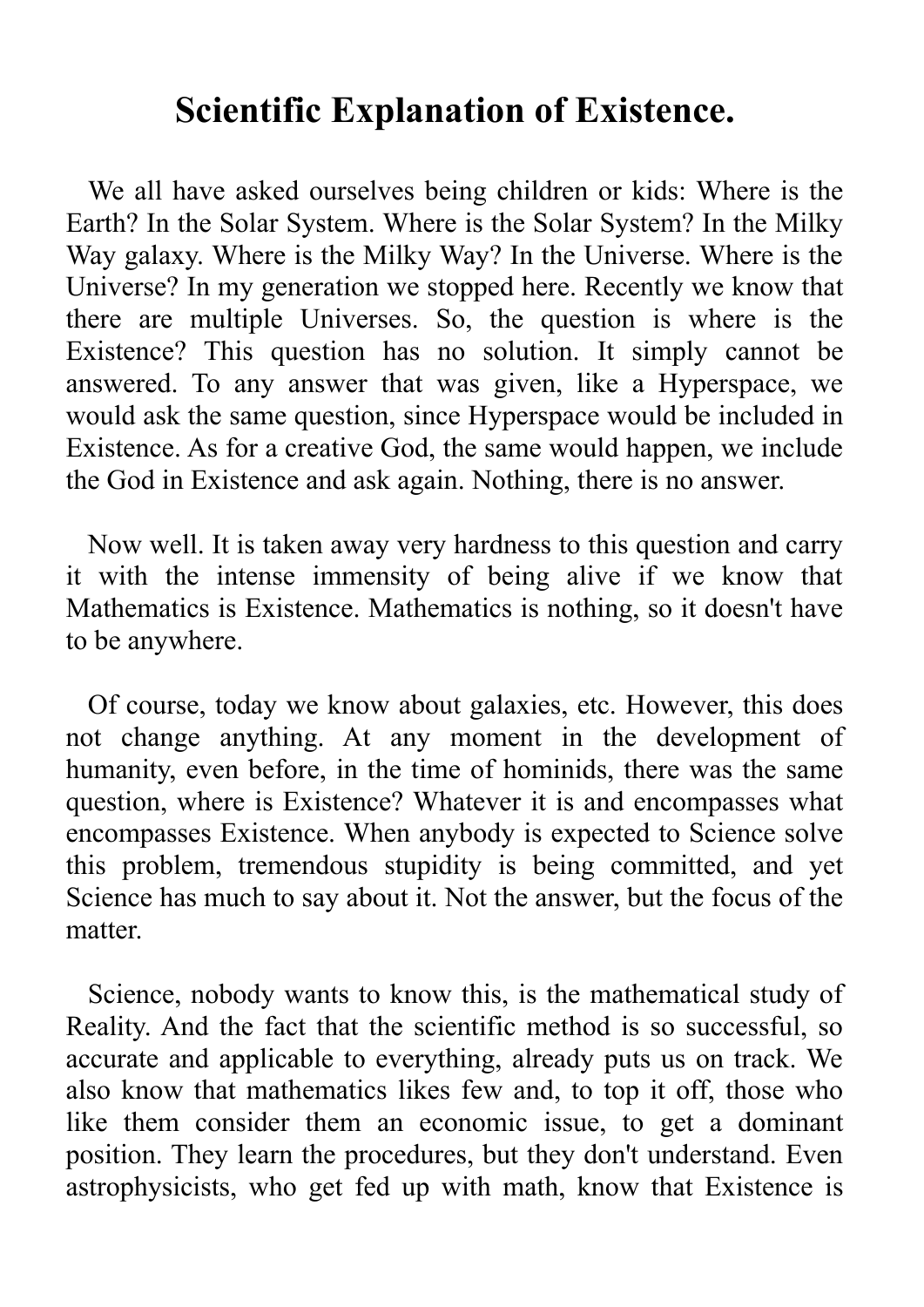mathematical, come on, they don't know it, but they handle it, and they can't think to turn the phrase around and say Mathematics is Existence. The human world is upside down. And the human being is willing to reach the suicide of the planet rather than trying to go around their world to fit the Reality.

This occurs because the mathematical equations are not disputable. Although you can comment on them, it is only in terms of their beauty or applicability to the phenomenon under study, but not in terms of their certainty, because once proven that they are correct, without error, there is nothing more to talk about. This destroys the warlike competitiveness of the human being.

The issue is not when Science has answered the question at hand, remember, where is the Existence?, because such a question cannot be answered, but when it has taken the right approach. For this we have to know that what it is about is to demonstrate emphatically that the Infinity doesn´t exist. Of course, there really is no doubt in this either. I knew it true at 3 or 4 years old, when I barely knew how to count. And I also knew for certain that all my friends knew it for real, but they played to doubt it. I mean, of course, that we are not and cannot be immortal. We all know very well since early childhood.

How funny. The 0 was not included in the mathematical knowledge until the third century after Christ. This in the Old World. In the Toltec culture, in Meso America, it was included millennia before. The latter demonstrates two things, 1<sup>o</sup>. that could be included and there were reasons for this, 2º.- that the Toltec Culture was very unique. But, to what we are going. If we multiply any number by 0, the result is 0. Then, if we divide any number by 0... There is no result. We can never find a number large enough that multiplied by 0 is different from 0.

On the other hand, if we check what they told us being children in school: That the Infinite is where two parallel straight lines are cut,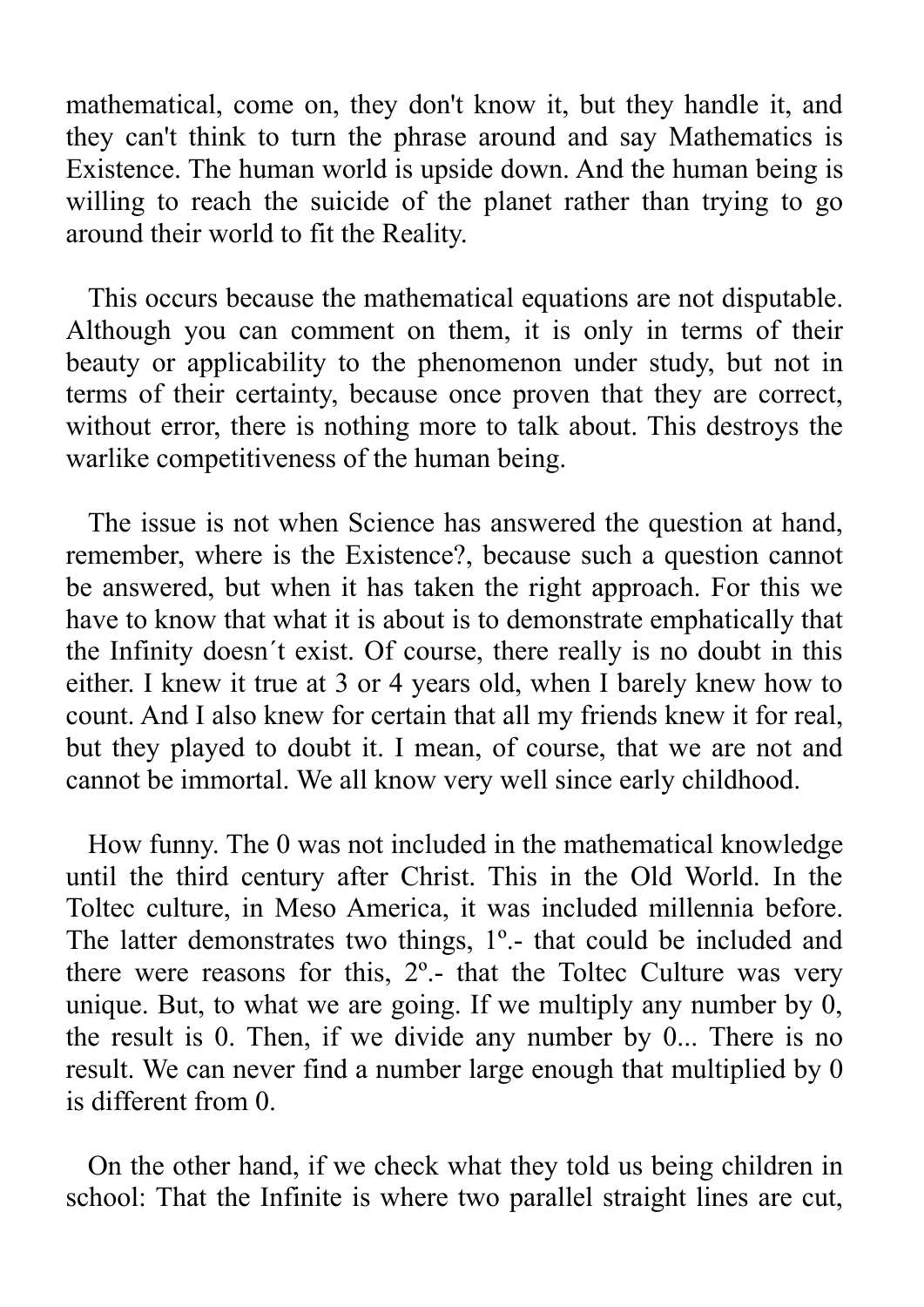matching the equations of both, we get a mathematical incongruity, which means that the premise is false: There is no value of x for which  $y_1 = y_2$  Two parallel straight lines are never cut.

It is done. The Infinite is a mathematical concept, but it is not a mathematical possibility. When 0 appears in the denominator of an equation, it is over, unless it can be operated at the limit. The Infinite is a delight of mathematicians and a nightmare of astrophysicists. This is the reason that nobody wanted to consider 0 for millennia. Because it shows that immortality is not possible. So we have been at least 17 centuries of betrayal of Science: It is proven, but no scientist has genitals to say so.

Here we must make a clarification. And it is that someone might think that although Existence cannot be Infinite, Nothing could be, since Nothing would be outside of Existence and would not have to be mathematical. However, if Nothing were Infinite, it would have a characteristic, then it would no longer be Nothing and it would have to be included in Existence. In that case it would be mathematical and it could not be Infinite.

Alright. In those days, Science had barely started. No one could be sure that it worked without exception. It was Galileo, in the 17th century, who settled the scientific method. And they almost burn him alive for his boldness. Go we later then.

Marcos Favela in 1824 enunciated the Second Principle of Thermodynamics. This principle demonstrates that the complete Existence, in its Totality, is messing up, which implies that the Existence is not stable and will have an end, when it can no longer be disordered. Then, now more flatly, it is shown that immortality, the Infinite, is not possible. Note that heat is transmitted from hot to cold, and never the other way around. This marks the arrow of Time, Existence grows cold, that is, it becomes disordered.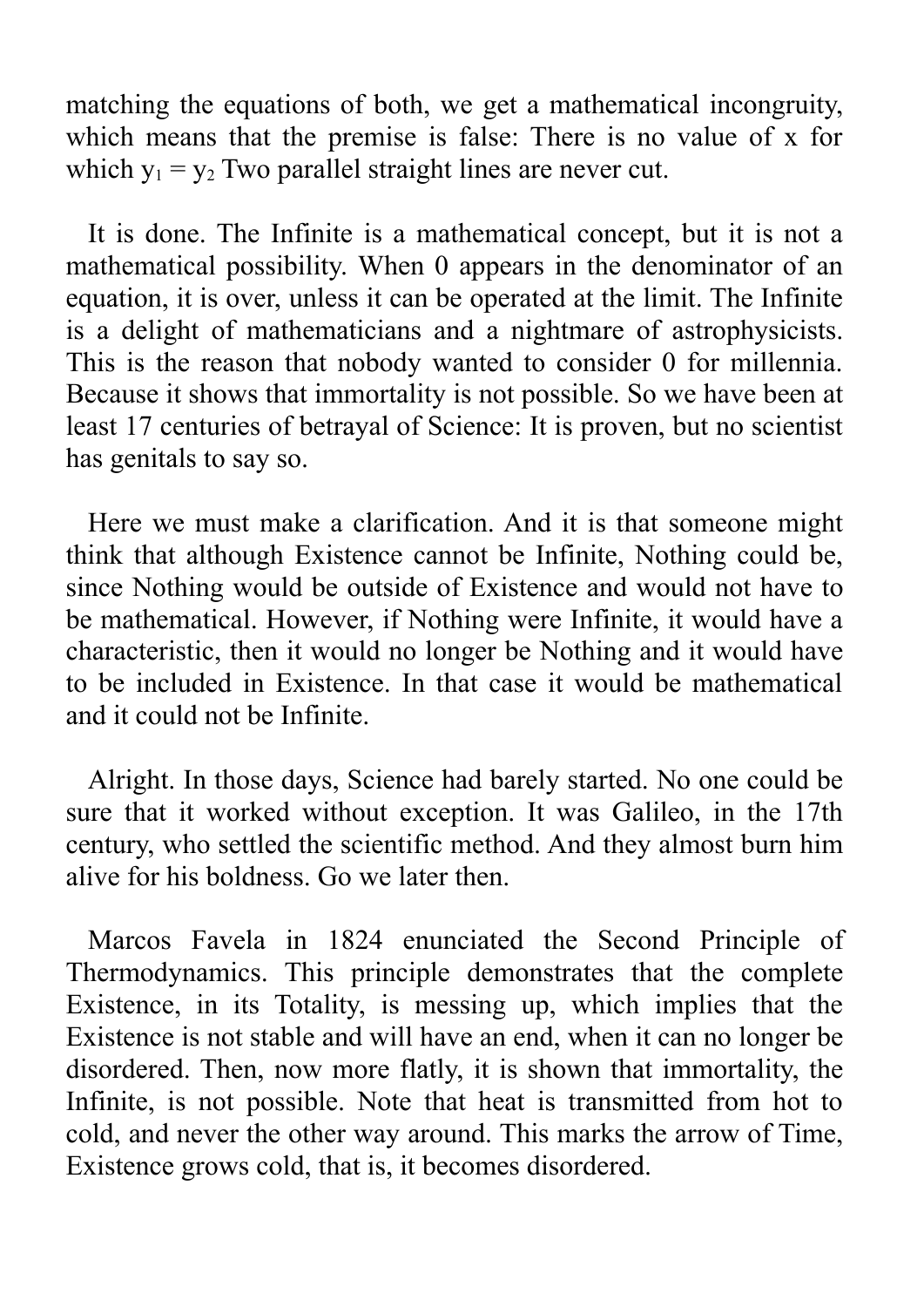At this time, mathematics was already being developed and applied. However, Science continued to betray humanity. And even today the Second Principle of Thermodynamics is taught in institutes and engineering as a useful matter to design and manufacture engines, without revealing, in fact deliberately hiding, its scope.

Edwin Powell Hubble, an American astronomer, is well known precisely for demonstrating, in 1929, that the Universe is not stable. Is it possible?! If it had been demonstrated a century earlier!

The development of Science is plagued by 3 types of phenomena:

1º.- Rejection of the same investigator for his or her own discovery. 2º.- Wrong or insufficient interpretation of the results.

3º.- Sassy concealment of meaning to the general population and students of Science.

I studied aeronautical engineering. I did not finish the project because I was not looking for a title, but the understanding of Existence. After so many years of studying Physics, I had to discover myself that such matter had a clear and defined objective: Find the Equation of Everything. Not only did they hide this for me, they hid all of the above exposed here, and they messed me up badly so that I couldn't find out. For example, in middle school 6 or 7 months were spent explaining the mathematical limits, when the thing is explained in 30 minutes. And with some tremendous and very badly intentioned white lies.

However, the truth sneaks at times. In the pre-university course, the math teacher, who in the middle of the course changed jobs, after having said goodbye, stood a moment at a separate table to place his papers and, carelessly, revealed the secret of Infinity. He said, pointing to the blackboard full of differential equations, that that could not be done in principle, that the Infinite is not mathematically operative, "the Infinite is a delight of mathematicians and a nightmare of astrophysicists." He smiled sympathetic and sad, and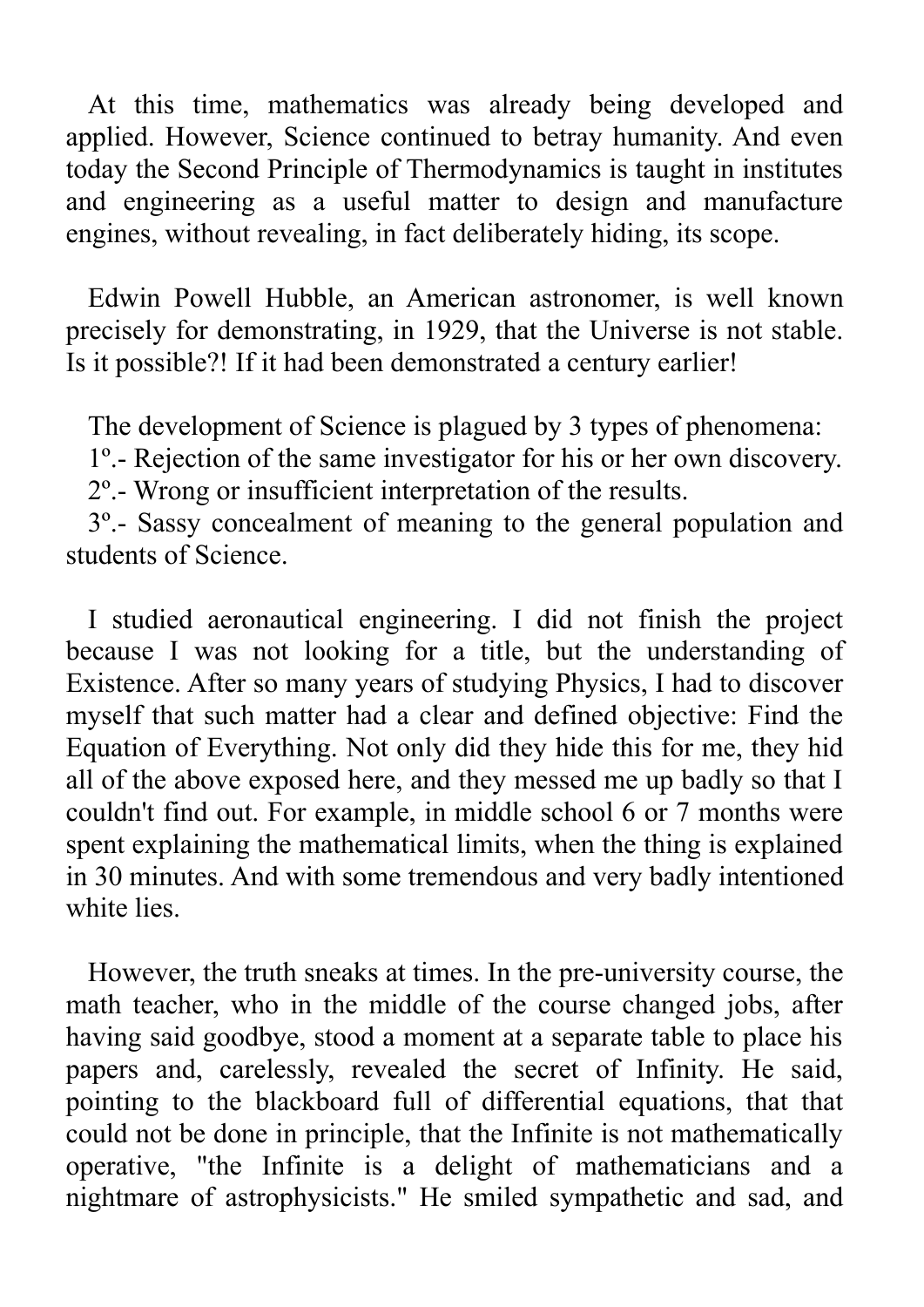left. There was a contemptuous murmur in the class, like "what does this man say?" The bell rang for me.

In the second engineering course, waiting for the Thermodynamics class, a guy slipped. He said: look. He wrote on the board the definition of entropy, it is done in differential equation, he placed it a little, without taking anything from outside, put a circle in the sign of integral, saying: "Circular integral, to the Totality, this is greater than 0 The entropy of Totality increases with Time". And he left. There was also a murmur here in the class: "Who is this guy, what did he say?" The bell rang for me once again, very loudly.

This ghost had revealed to us the Second Principle of Thermodynamics in its clear and concise expression, what they had and would continue to hide in all our studies. When I was finally able to investigate on my own ... I suspected from before this that entropy was disorder, but when I tried to check it on the Internet, a few years later, I only found absurd and complex explanations that it was not. It had to be Stephen Hawking in his magnificent book "History of Time" who finally said it without bluntness or deception. Today, this clear and simple version of the Second Principle of Thermodynamics is on the Internet, speaking of disorder in explaining entropy, but still linking the matter, as if it could be  $= 0$ , in reversible processes, something that does not exist, without clarify that it is an idealization to solve engineering problems approximately.

I have recently discovered that this demonstration that the disorder of Existence increases with time, the one made by the ghost, and that it appears very similar in official notes from prestigious universities, is not correct. First, the circle in the integral sign does not mean "to the Totality", but to a complete cycle in cyclical processes, which are not the case. Then, the correct way to demonstrate it is by calculating the variation of entropy or disorder in a system and its environment in any process. This always adds positive, and it is the case of the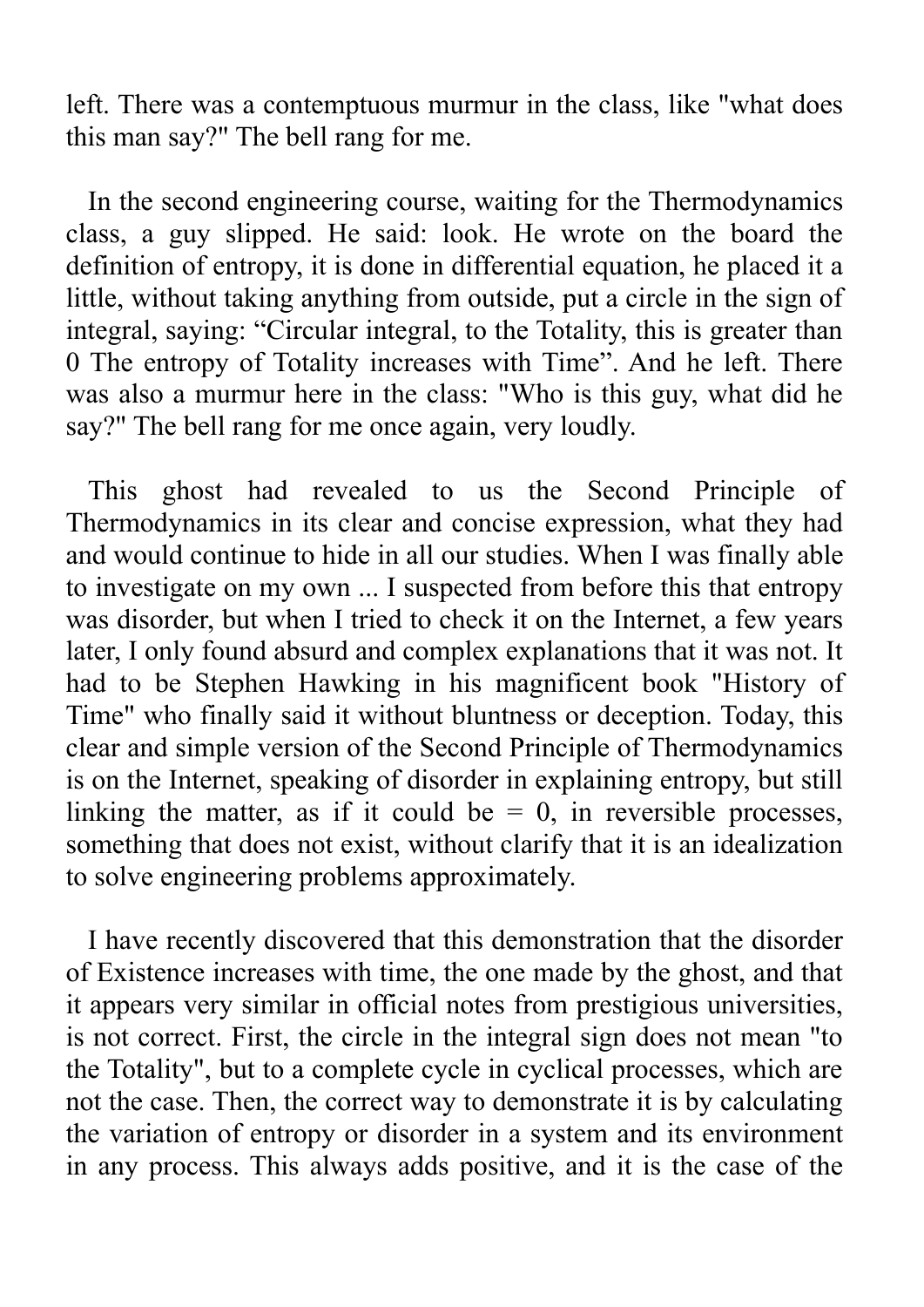complete Existence: Every process positively increases the entropy or disorder of the Totality.

When Newton formulated his mechanics at the end of the 17th century, they began to suspect that the Equation of Everything could be found, that is, an equation that explained, in the first instance, any existing phenomenon. This idea gained strength when Einstein published the General Theory of Relativity in 1915. In successive decades, in the development of Quantum Mechanics, 3 of the 4 natural forces were quantumly formulated: Electromagnetic, Strong Nuclear and Weak Nuclear, pending, according to Stephen Hawking, in his book "History of Time", published in 1988, quantumly formulate the 4th force: Gravity.

To say here that Stephen Hawking has been the most nice scientist of all time. In his video "Who created the Universe?" He exposes and concludes that the Big-bang happened without any previous reason or cause, which, more precisely saying is "There is no reason for Existence", and constitutes The Truth. And he ends by saying that this life is the only opportunity we have to experience existence, which means affirming that we are mortal, without the possibility of immortality.

However, the Higgs Boson was formulated in 1964, 24 years before Hawking wrote his book. And the Higgs Boson is the quantum explanation of Gravity. It was empirically demonstrated at CERN, the modern particle accelerator in Switzerland, in 2012. So the Equation of Everything has been formulated since 1964, demonstrated since 2012, and no scientist, including Stephen Hawking, has felt like recognize such tremendous success of Science.

Why? Because in this world nobody wants to know. There are many seekers, but the finders shine by their absence. Nobody wants to find, only to turn things around and speculatively. No one wants to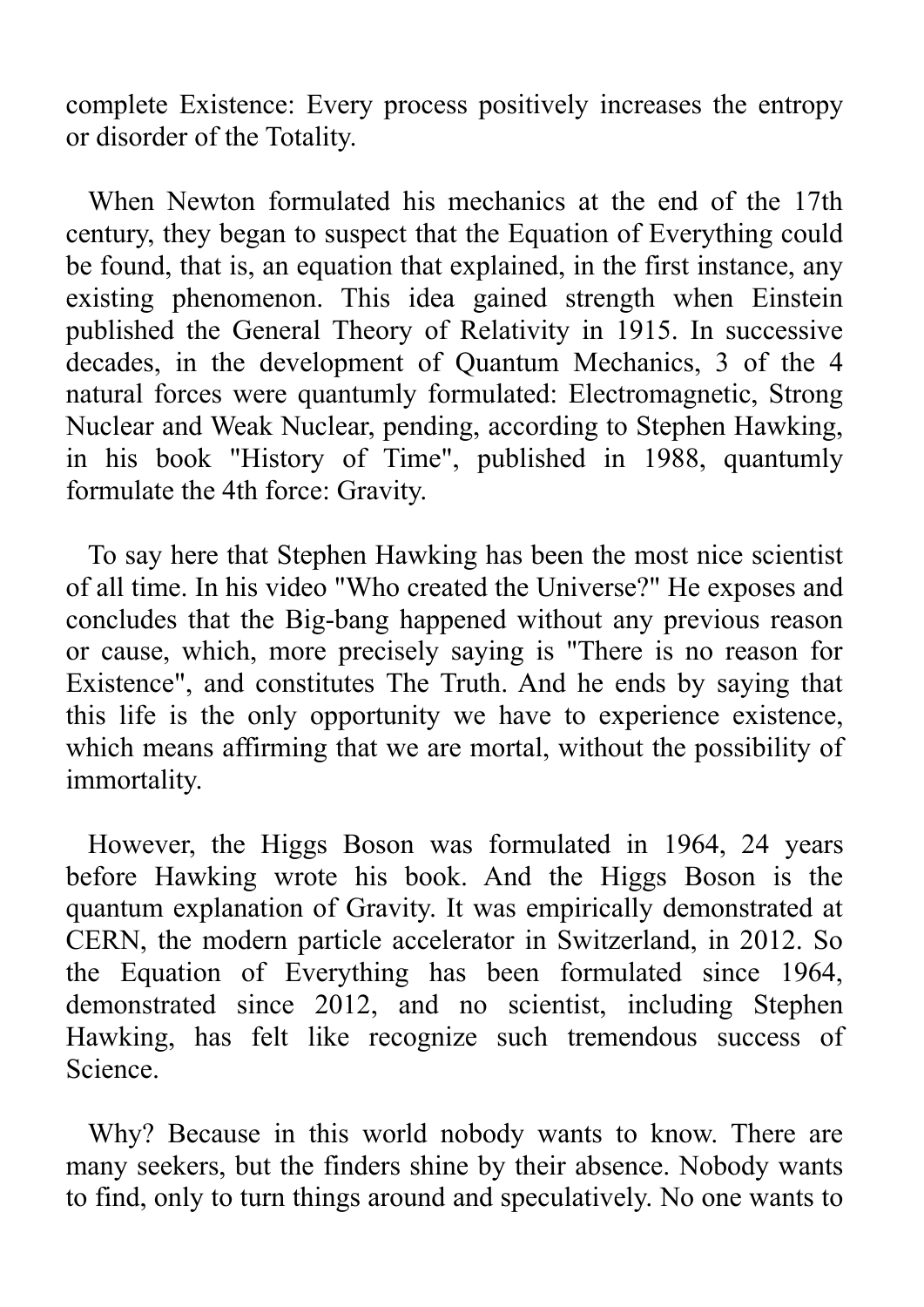get out of the confusion because in the confusion one can believe that one believes in immortality. And get out of the confusion discover the dirty human maneuver.

Thus, when the Higgs Boson comes to solve the problem that the elementary particles have no mass, and it is the interaction with the Higgs Boson that confers it, deforming the Higgs field in it... Damn, this is the gravitational field, the deformation of the space that mass produces... Well, the stupid scientists don't realize it, they get confused, and they continue looking for the quantum explanation of Gravity, what they already have, to find the Equation of Everything because, Although this works, they believe that it has not solved their problem. They are scoundrels.

The result is that since 1964 and increasingly brazenly, more and more absurd theories about the nature of Existence are being raised, violating the Second Principle of Thermodynamics and other fundamental principles, and getting into the Infinite. Bar free of beliefs destroying Science. See the shameful designation of the Higgs Boson as "the particle of God." How silly! What a cowardly betrayal! Scientists also return to the flock for total suicide.

Here is a basic problem. The scientists expected the Equation of Everything to answer the Critical Question: Where is the Existence? As this question cannot be answered, and a scientist cannot admit that there is something unanswered... They knew it as children, but they entered the "body" of scientists and ceased to be themselves to be agents of an institution... They cannot realize what is happening. They can't solve the puzzle that all the pieces have already, and it's very simple. This is not exculpatory. This constitutes the betrayal to Science, because Science always had the goal of getting us out of every "body."

As I never acquired a "body", but rejected all that was presented to me, including that of an engineer, I researched everything, learning to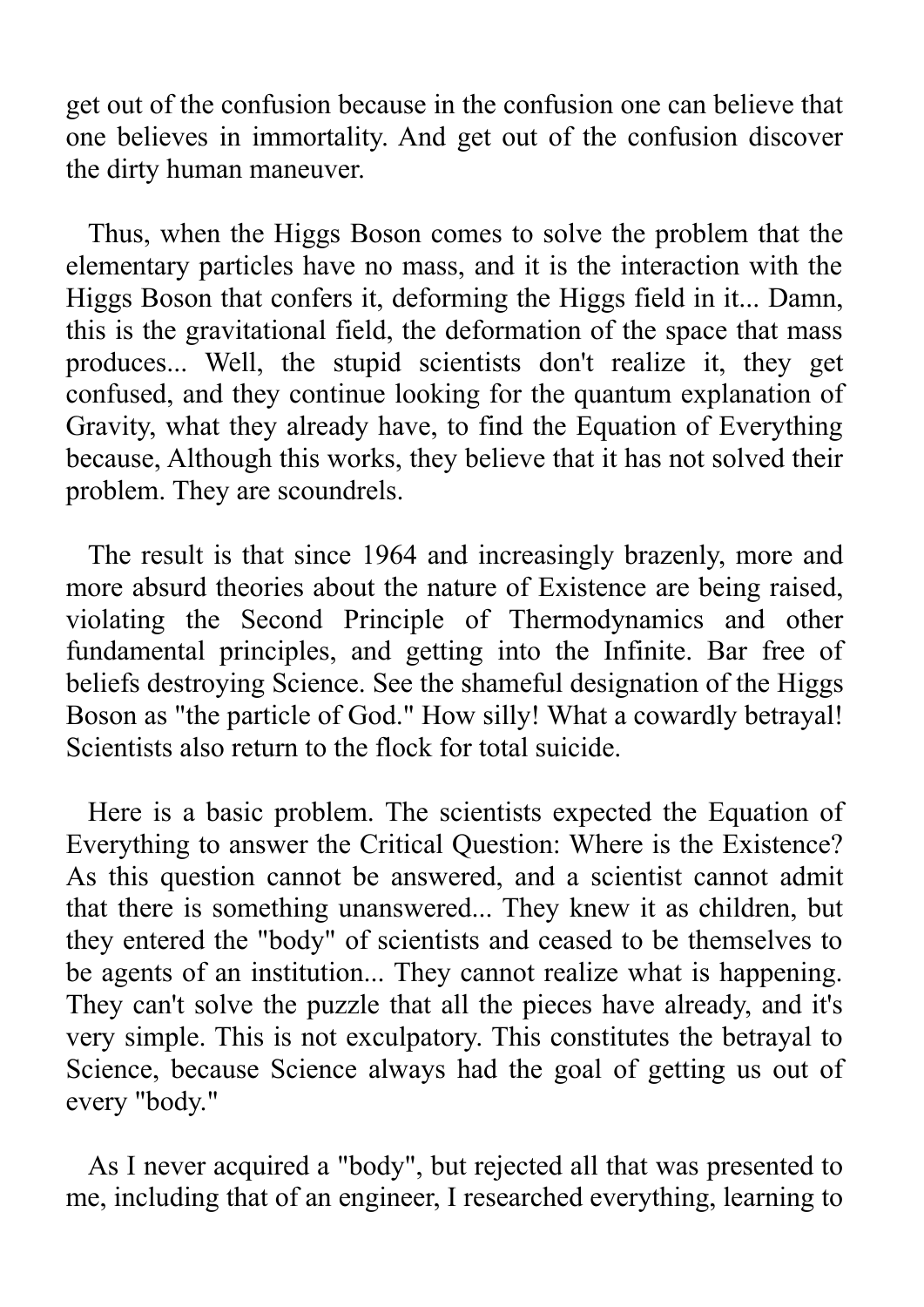distinguish what is true and what is not, a long and difficult task. It is clear that nobody is never safe from error and accident. The case is that I investigated the Report of Carlos Castaneda, something that any scientist discards from the outset. It is the witchcraft that began to develop, before becoming independent, in the Toltec culture already mentioned, which incorporated the 0 in its mathematics millennia ago. At first I didn't know if it was true, but I was hooked by its extraordinary beauty. Now I know that everything incredible there is narrated is endorsed by Quantum Mechanics. There is some error of interpretation of their "visions", but their knowledge, in general, is rigorously true.

Warlocks experience physical laws as "visions," and call them the "Eagle Commands." For example, the Second Principle of Thermodynamics is called the "Rolling Force," and they "see" it as rings of fire that roll everywhere, hitting organisms. It gives them life in principle, and death later. There is no doubt that here his interpretation is correct. The "visions" are always correct, of course, that is why they are "visions", if not they would be other thing.

Well, the fact is that these wizards of extraordinary power, incomparable with any other, speak of "what cannot be known." Wow, they present this as uninvestigable, as a destroyer or defacer, enthusiasm, and they advise to set it aside. No, hell. Quite the opposite. What can not be known is the question of all children, where is the Existence?, and is the source of art, creativity, search, enthusiasm, the intensity of that strong and deep feeling that is the immensity of being alive. Without this feeling life is bullshit, which is what is experienced now. The human being is dead in life because he or she ignores on purpose, he or she has erased almost completely with his or her misery this exquisite feeling originated in what cannot be known, and that inspires enthusiasm for life. Without this, it would be better for us to be dead, and by denying it we turn to collective suicide, the crime of killing the planet we are practicing and we will consummate if we do not accept what cannot be known.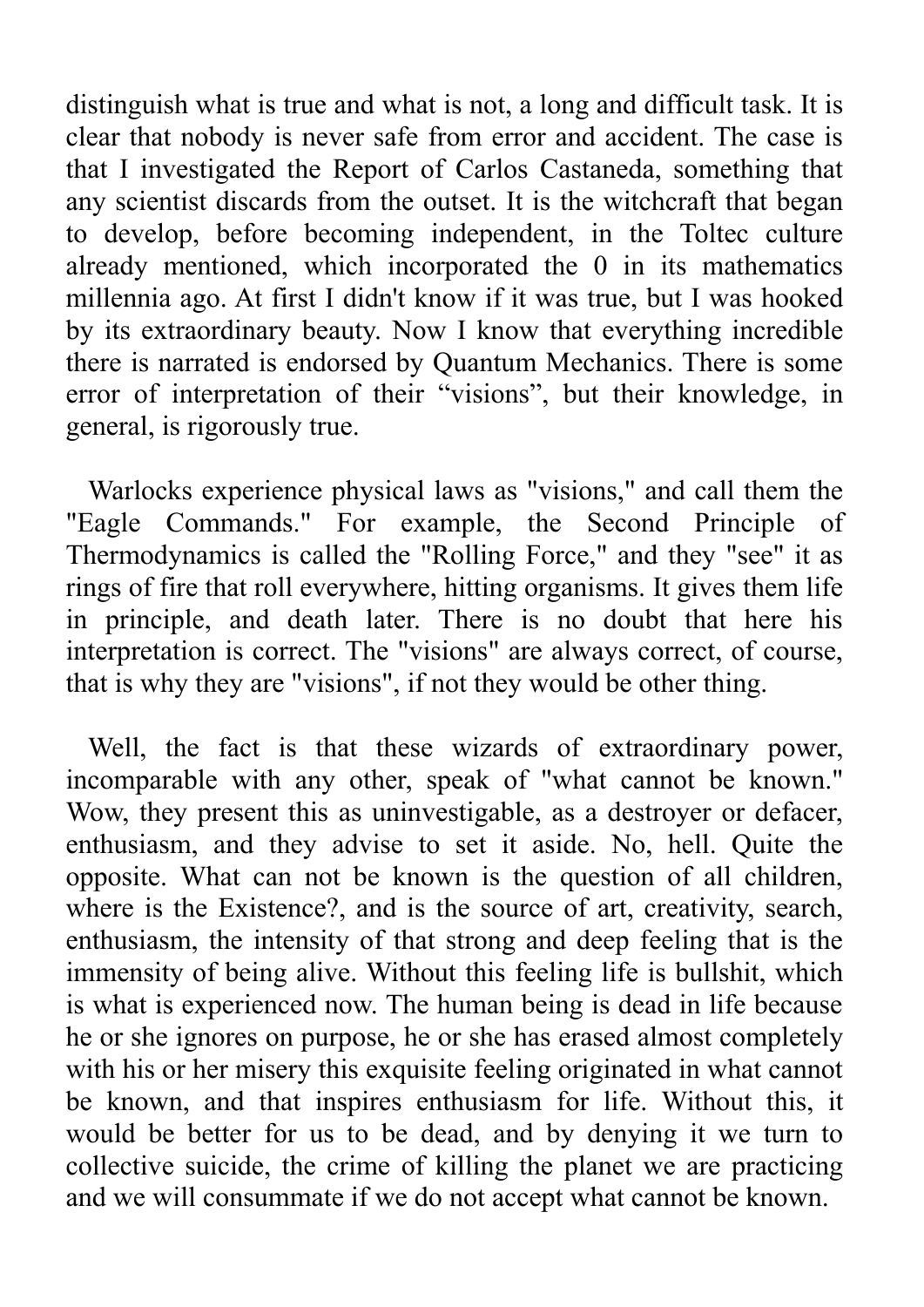Let's solve then:

In the Big-bang there is a cursed Infinity, but it is not the one that has been tried to avoid by all means. Best known example: String Theory.

We have that if all the particles are in a single infinitely small point, the distance between them is 0. This 0 would be in the denominator... Catapún, to the Infinite. If the particles were strings, they would have a length. The denominator would not be 0. Pure cunning. This was rejected for long years, but recently, by dodging the final success of Science, many scientists have started to develop this absurd.

We'll see. The Higgs Boson solves the problem that no elementary particle has mass, and the interaction of the particles with it confers this effect, the gravitational one. So, the elementary particles are not strings or balls, but only mathematical information.

Let us realize that if the particles were strings or balls of something, we would have to divide that something into atoms, these into new particles, and start again... Catapún, to the Infinite. No, no. we have to find simple solutions that solve. If the solutions we provide take us to the beginning again, we stamped against the Infinite, and we know for certain that the Infinite does not exist. Ask a child who has not yet been taught anything.

If the elementary particles have no mass, they are only mathematical information. And like all Existence it is only elementary particles... To say here that Dark Matter is the gravitational influence in this of the others Universes. And in those Universes there will be something similar to elementary particles that interact quantitatively with those of the our, with the Higgs Boson, directly or indirectly. What is clear is that the different Universes are not completely isolated from each other. While the Dark Energy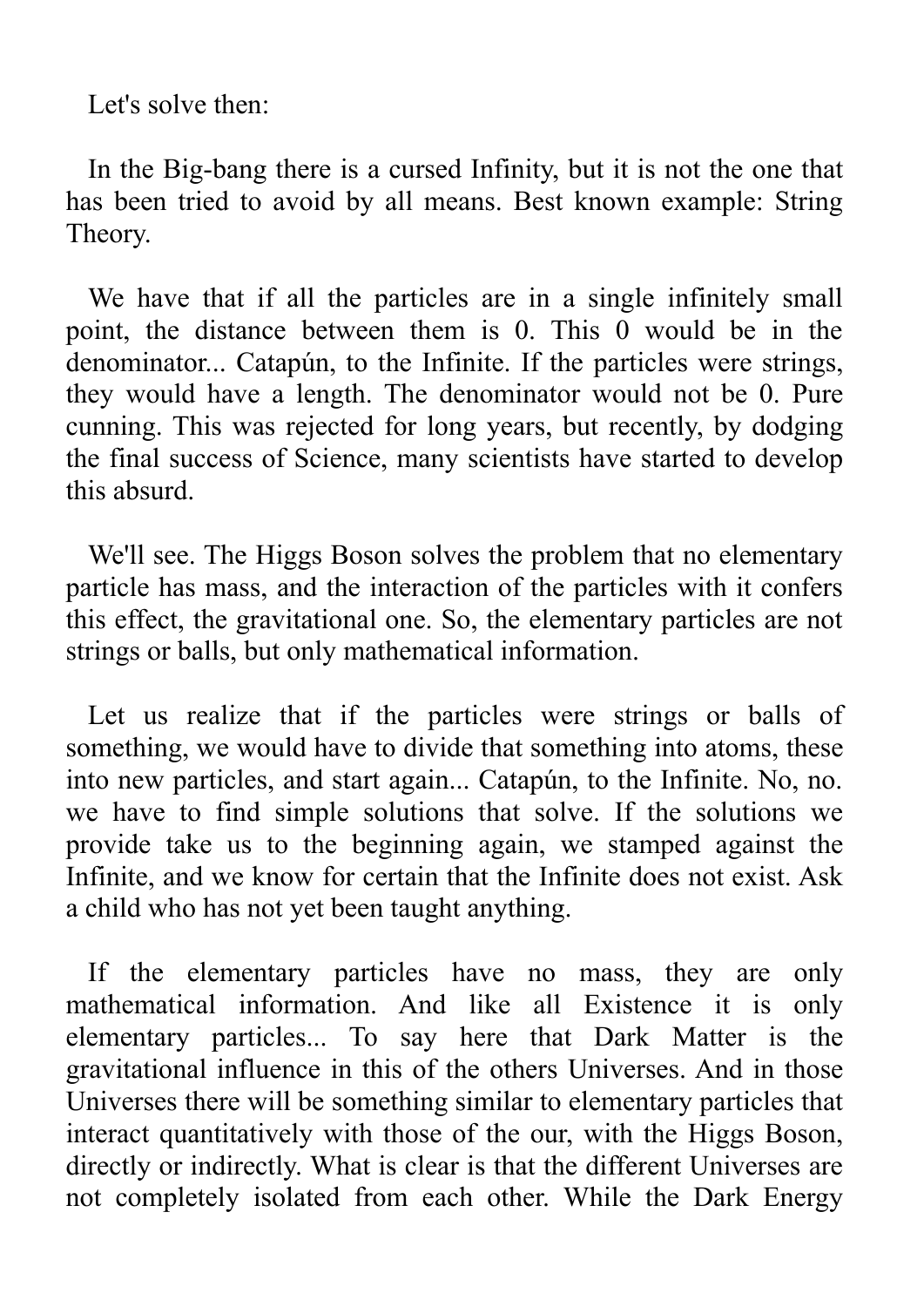seems to be due to the pressure exerted by the particles in their behavior as waves... And since all Existence is only elementary particles, as I say, Existence is only mathematics. We turn it over: Mathematics is Existence.

So, the fact that the particles are together at a very small point does not lead to Infinity, because it makes no sense to talk about distance between them, at least at this time. They are nothing, damn. However, there is Infinity, in principle, in that the bursting point is infinitely small, and in that the order is infinite there.

Know the reader that I am solving this by writing it. Yes, I have thought about it a lot and have written several approaches. I have analyzed a lot of information, and I have always known what has to be, we have always known it, but the last organization is emerging now.

Keep in mind that differential calculus solves problems with the Infinite: Derivatives and integrals. But this is because there is a solution to the problem. Derivatives are calculated at the limit and, however, the calculation is not approximate, but accurate and precise. Integrals, on the other hand, cannot be calculated directly. There is a solution, but there is no calculation procedure, there is no mathematical path, and they are solved by artistic divination, since the derivative of the solution is the function that we have to integrate (See Fundamental Theorem of the Integral).

But go. The Infinite in the Big-bang has no solution. That does not exist. Now, although we cannot know what was before the Big-bang, because there is nothing before the Big-bang, we can give an explanation to the matter. How silly, this explanation is artistic divination, but it is still mathematical.

We are already clear that Mathematics is Existence, since elementary particles are not something that carries mathematical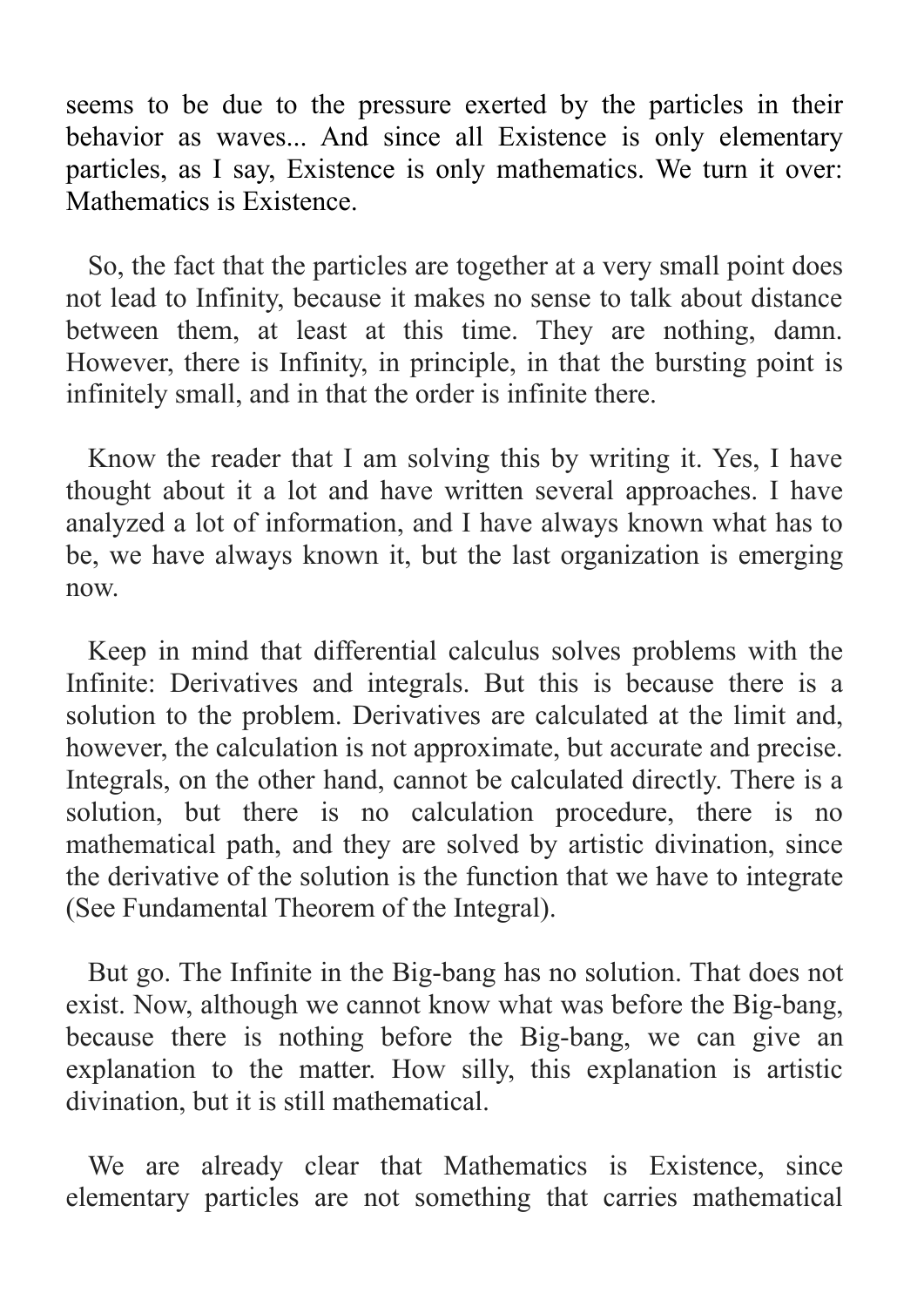information, but only mathematical information, and there are only elementary particles. Now, mathematics is nothing. That is, we must not give much importance to Existence. After all, Existence remains nothing. On the other hand, and given the above, Existence must have started without reason, because nothing can not arise for nothing from Nothing.

Nothing burst in the Big-bang because it is not mathematical. This does not imply that Nothing has or does not have any characteristics. This can only be thought from Existence, never from Non-Existence. Such a thing means that Nothing does not have to explode. The reason for the outbreak is within Existence and not outside, and it is not really a reason. Simply, here we are, that's all. Existence makes sense because Mathematics makes sense, not because of something external to it.

Now, if Mathematics makes sense on its own, it is logical to think that Mathematics is fully developing. Why would they stay in a part of the possibilities?

1º.- The Big-bang exploded in the limit of the Infinite of the order, very hot, the strongest that could explode, but not in the Infinite. And will last the limit of the Infinity of Time, as long as it can last, but not Infinity, but when it can no longer be messed up.

2º.- From the Big-bang all the mathematical possibilities are being developed, which are the different Universes. If a mathematical equation is correct, it has existed, exists or will exist in the development of some Universe if the circumstances arise.

Nature of Existence:

First let's make some general notes:

- There is no reason for Existence. Existence has no purpose or objective. There will be no final result of Existence.

- It is not that there are mathematical laws in Existence, but that mathematical laws are Existence. (So it makes no sense to violate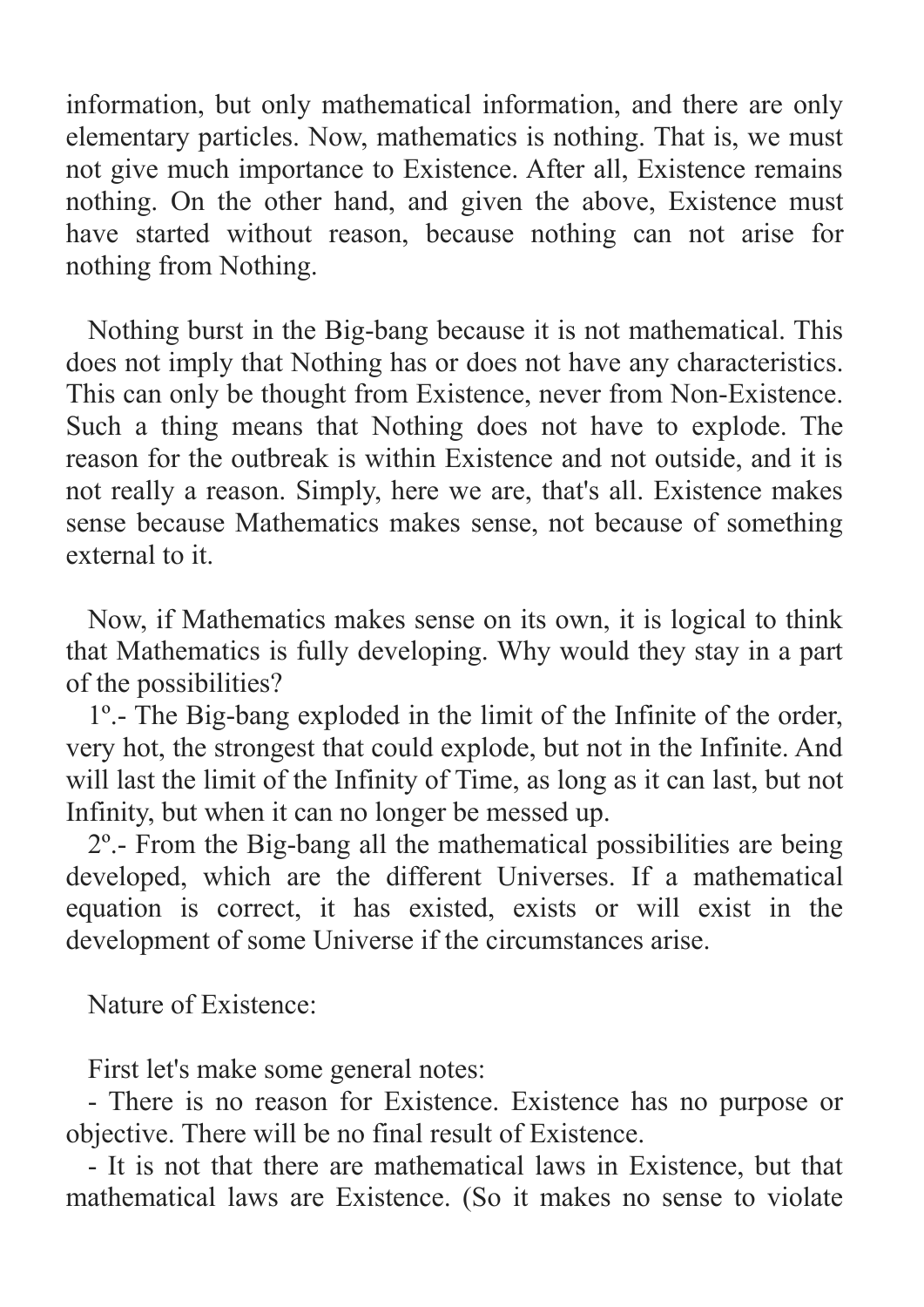these laws because we are these laws. Human laws violate mathematical laws. And for the record that human laws try to protect mathematical laws, know that human legislation arose to protect criminals and alleged criminals, and not the other way around, just feel the exquisite beauty of the Universal Declaration of Human Rights, but they do not quite succeed. Eliminate human laws and leave only complete respect for Existence).

- There are no impassable borders in Existence, not even outside, because it not exist outside of Existence.

- Existence has no form, it is not a sphere or anything else, but each point of Existence is indistinct from others, and in it the Big-bang occurred (seen from Existence).

- The sum of All Existence equals 0 at all times. Existence is nothing vibrating mathematically. (Now, do not think that if Existence is Nothingness, you can exist outside of Existence, in Nothingness, because outside of Existence, if Nothingness does not vibrate, there is no disorder. Disorder is Existence, and disorder is time. Without disorder there is no time nor consciousness).

- Elementary particles are only particles when observed. As long as they are not observed, they are waves whose amplitude at each point of Existence determines the probability that they are at that point. Therefore, a particle is really in the whole Existence, and it is the perception that determines in which Universe it is, and in which point of that Universe (Quantum Mechanics). Witchcraft travel throughout Existence managing their perception. And sentient beings from other Universes and other points of this visit us managing their perception, not in spacecraft. These are the voices we hear the wizard and the mads.

- Time, and also Space, because they are not different, is disordenation. The phenomenon of existing is disordenation, nothing more.

Origin, development and end of Existence:

Existence can be compared to the vibrating string of a guitar, only without string. The string begins to vibrate with maximum energy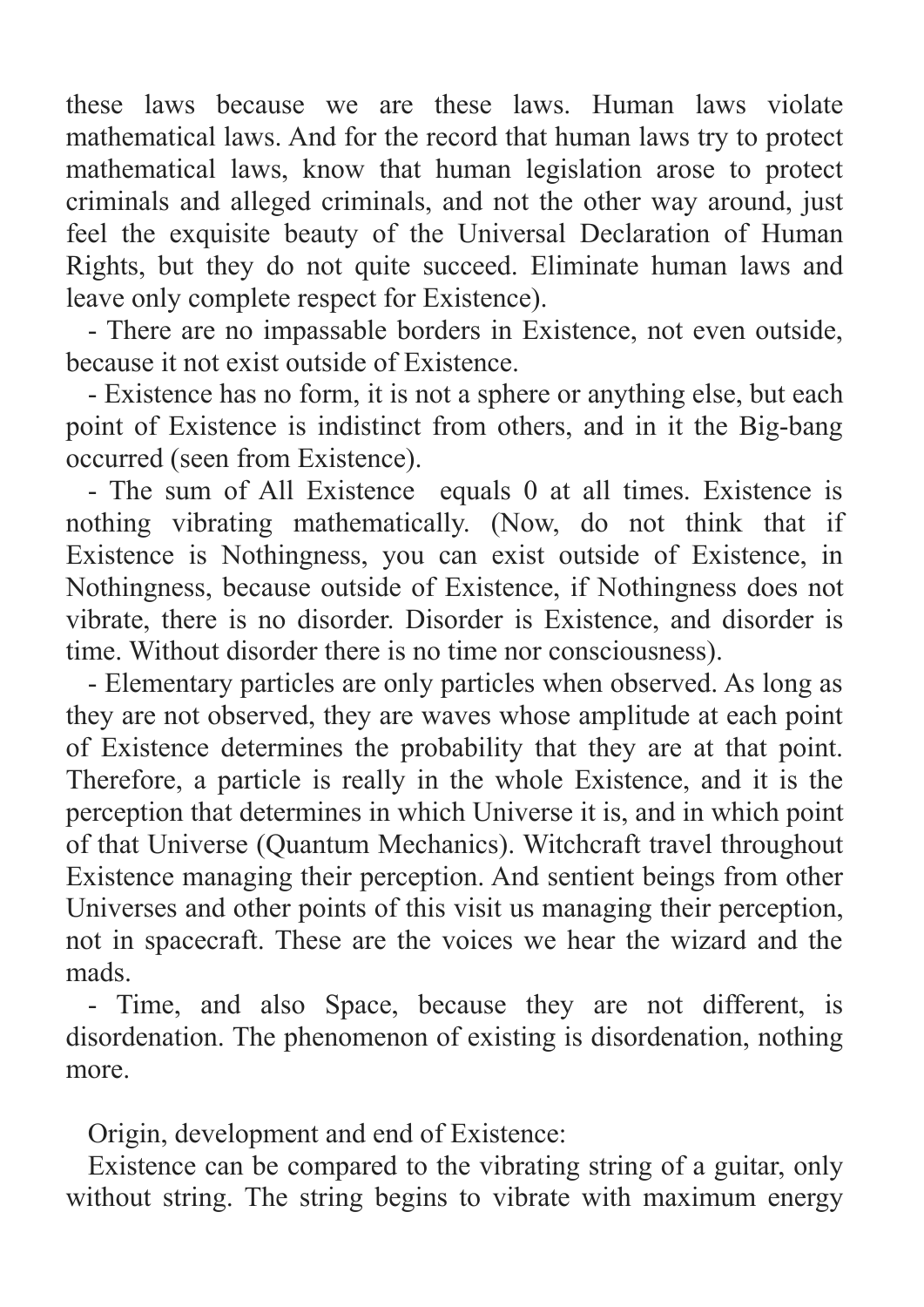and is attenuated over time. Existence does not vary its energy, since the sum of this is always 0, what is attenuated is the order. Start maximum and end in Nothingness, which never ceased to be. (Remember that there can be no consciousness without disorder. Consciousness is an emergent phenomenon, and it emerges in disorder).

Law of Consciousness Generation:

Existence is chaotic disordenation. In this chaotic disordenation there are intermediate states of order that have meaning, and deserve to be called organization. This happens by chance, and these organized elements are in turn disordered. The organization is Consciousness, without any added element, and is transitory. For example, the atomic nucleus is organization, and is aware of itself, although to a very small extent. Existence is Conscious and tends to increase its awareness spontaneously, by chance. This is the Sense of Existence: The increase of consciousness. The sentient beings, from an elementary particle to a human being, or more, we are, each one of the individuals, the Existence in its Totality.

The casual tendency of Existence to organize is the generic Spirit. And the casually accumulated organization of each organism is the spirit of that organism.

Life and death:

When the organization accumulates, it can be called Life. To say here that Classifications are relevant in Existence, and categories can be clearly defined. However, the dividing lines between the categories of a classification are often diffuse. This occurs especially in the distinction of what is life and what is not. Now, since this is a study of human beings for human beings, we are going to ignore such discussion, and we will speak what is life clearly.

The organization is order, a special type, but only order, and the order is disordered, this cannot be avoided. Then, a living being has to feed to maintain or increase its organization. Feeding means disordering external elements to a greater extent than the order that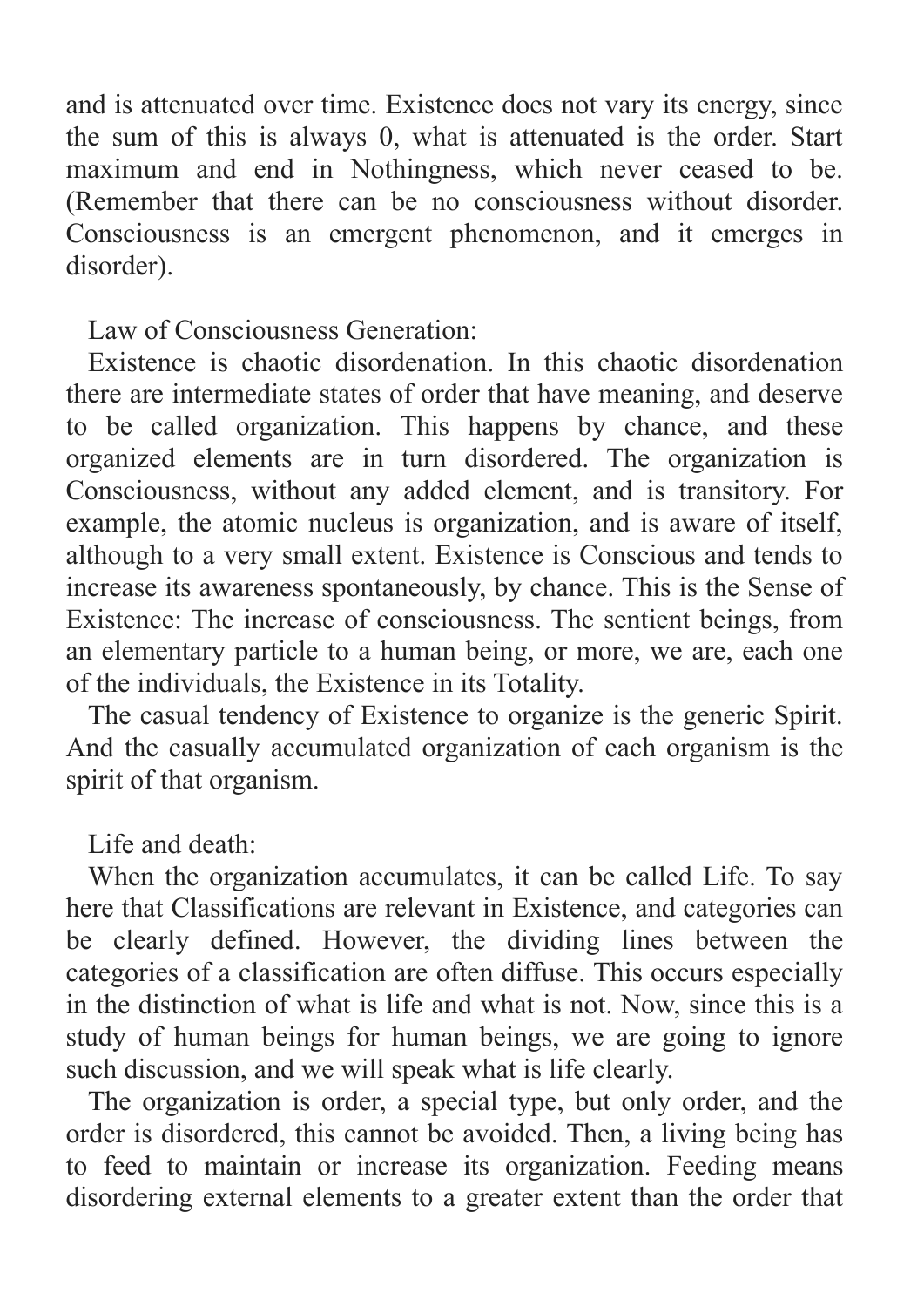replenishes or increases the living being. In this way the Second Principle of Thermodynamics is not violated, since the total result of the operation is disordenation. How long can this be prolonged? Maybe a lot, but Infinity sure not. Every living being, sooner or later, will die, that is, it will be hopelessly messy. Then we see this apart.

Directly little organization can occur, but if the living being, before dying, reproduces, failures occur in the reproductions. The vast majority of these failures are fatal, but a few give rise to more organized living beings, with greater success in feeding and not feeding on them. Knowing that every living being is food for someone else. Here we have the evolution of Life, which gives rise to the accumulation of the organization, which is a great and rapid increase in Consciousness, the Sense of Existence.

See that Death is not an enemy of Life at all, but an essential and fundamental part of its development. Without Death there would hardly be Consciousness in Existence. The life of complex and intelligent elements is possible only by Death. Death is our friend, and to it we owe Life. It is Death that gives us Life. Life is not forever. Enjoy it while you live, and do not fight, do not rebel against Death looking for it. Do not give up Life in Tantrum because it is not eternal, moron.

The Death of Existence:

It is already very clear that Existence will die at the limit of the Infinite of Time, when there is nothing left of order that can get messy. In our Universe, almost all the hydrogen will have merged into helium, and the common stars will go out, leaving very little light, about 100 billion years, that is  $10^{13}$  years after the Big-bang. This will have been the Stelifer Era, a moment in the total duration of Existence. Then there will be a much longer stage until white dwarfs, neutron stars and other elements of slower disordenation get messy. It will be the Degenerate Era, which will end after  $10^{73}$  years since the Big-bang. By then they will have disintegrated as half of the complex particles, such as protons, with relatively short half-life periods. From here there will be a Universe with hardly any light, in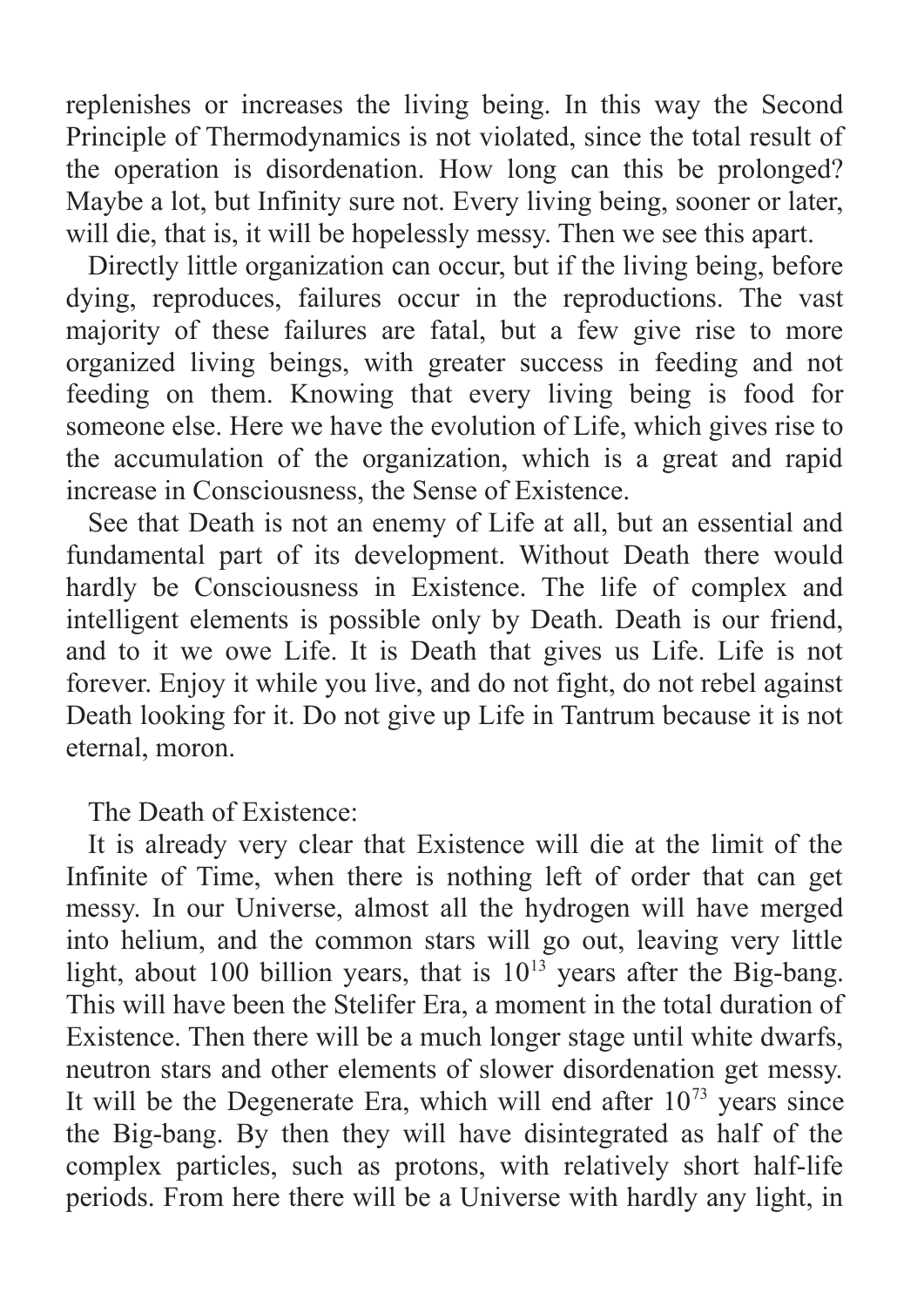which there will only be black holes as complex elements, and low energy radiation. It will be the Black Holes Era. Black holes will also get messy, naturally. They do not escape mathematical laws, as it have been said, nor they are completely isolated, of course. They will have been disorderly to a large extent during the Degenerate Era, but they will still be ahead until the whopping  $10^{27}$  years disappear, making a total time since the Big-bang of  $10^{100}$  years, something very difficult to conceive. But the thing does not end here. Then there is an impossible time to calculate, because we go to the limit of infinity, until the disintegration of all elementary particles. See that the halflife (what it takes a sample to cut in half) of the proton is estimated at  $10^{31}$  years, and with this the time it takes for all protons to disintegrate is already at the limit of Infinity. But these do not disintegrate completely, but in simpler particles, with periods of halflife much longer sometimes. The disintegration of all elementary particles, including photons and, of course, the Higgs Boson and its results, goes to the limit of the Infinity of Time, impossible to calculate, when the order will have disappeared completely. But it is not Infinite! This will happen!

By then there will be no order that can be disordered, and there will be no Time, since Time is the disordenation. Will space remain then? No, either, because Space and Time are not different, according to Einstein's equations. This sounds very strange, but remember that there is only mathematical information, and it is nowhere. If there is no mathematical information there is nothing, not even Space. Do not imagine the Big-bang as a little dot in black and empty space, nor imagine the Non-Existence in the same way without a dot. Nothing you imagine is Nothing, even if it is black and empty, because that is something. Ask a blind man if he sees black and empty. He will tell you no, he sees nothing. This is what you cannot know.

Now, can you imagine that nothing exists, nor a place where nothing exists? What cannot be known cannot be conceived in any way. Me, when I try to conceive this, I feel like an emptiness in my chest that tries to be unpleasant without succeeding, and that drives me, catapults me to investigate, find out, experiment... In a word,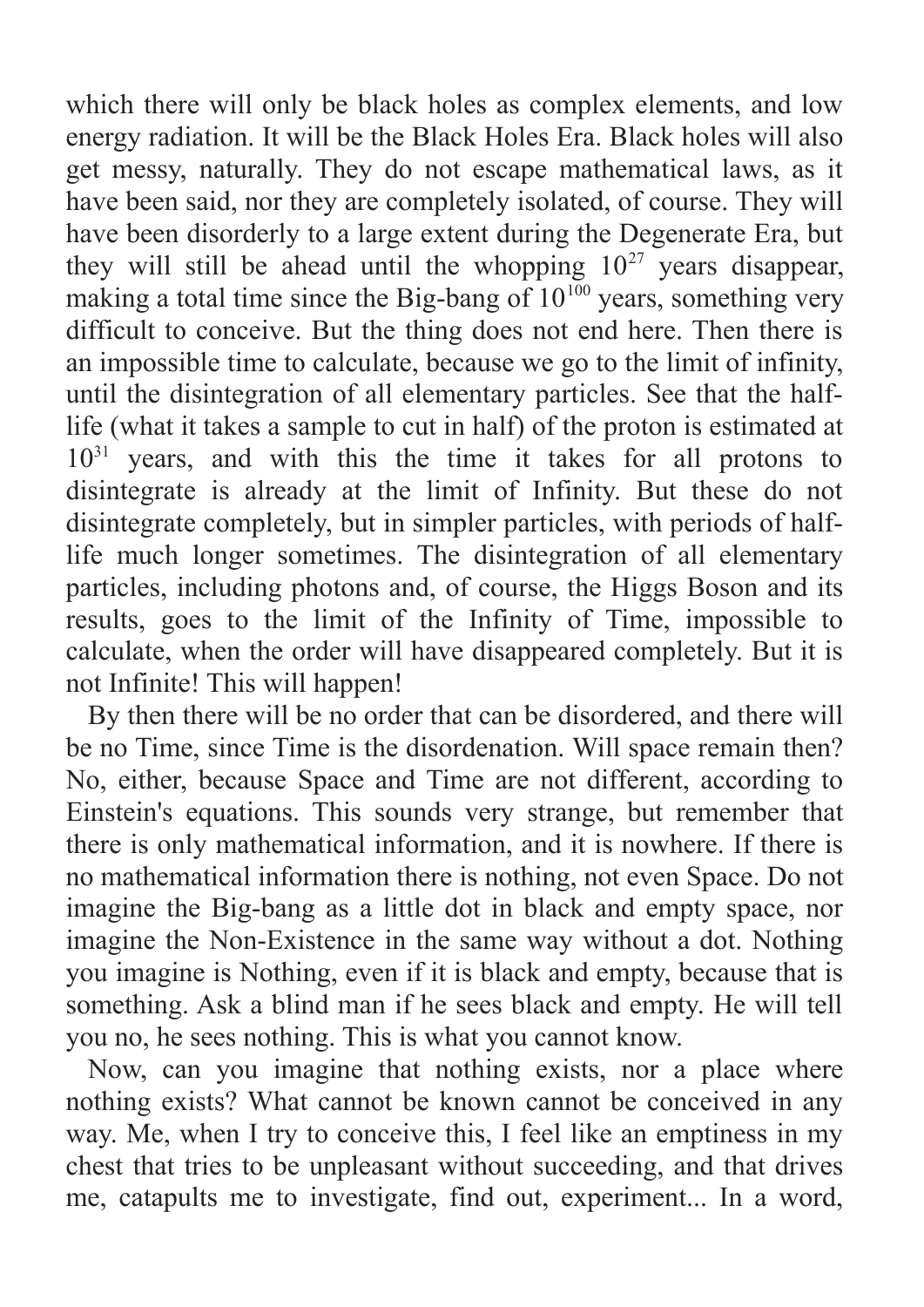Live. Realize the magnitude of being alive. It's amazing. Take this amazement and enjoy life while you can, don't cheat on Death, you scoundrel.

The individual death:

It is very simple explain individual death. Each one of us is an organism, an organized element, and this is going to get messy when the time comes without the possibility of maintaining it or rebuilding it. As there is nothing more than mathematical information, there is nothing that can be left to be ourselves, or that can transmit to another organism, not even before we die, because that organism will be another individual, no matter how similar. We are our organism and nothing else! When you die, the wizards reported by Carlos Castaneda already say it, you enter or return to what you cannot know, which is Death, and there is nothing left.

Have you ever fainted? Have you been given general anesthesia for an operation? There you have it, the Nothingness. The reports of a tunnel with light at the end, of extracorporeal experiences, etc., at the time of facing death, occur while there is still consciousness, and are, well "visions" of what I am exposing on this website, the arrival to Paradise, well occasional explosions of power that witches acquire, the power of consciousness, while there is consciousness.

If we do not suicide the planet, and as long as it is not destroyed by natural causes, or when we colonize exoplanets, it opens the possibility of prolonging life a little more than current expectations.

With technological progress, life will be extended more and more, except for a fatal accident or incurable disease, which will be less and less. Those who are now children have a life expectancy of about 120 years. Future generations more and more... Over time our descendants will be able to expand their organism with electronic elements, it is already beginning to be done, but this will not prevent their death when the time comes.

There is also Cryogenization, the freezing of at least the brain before its deterioration upon death to resuscitate it when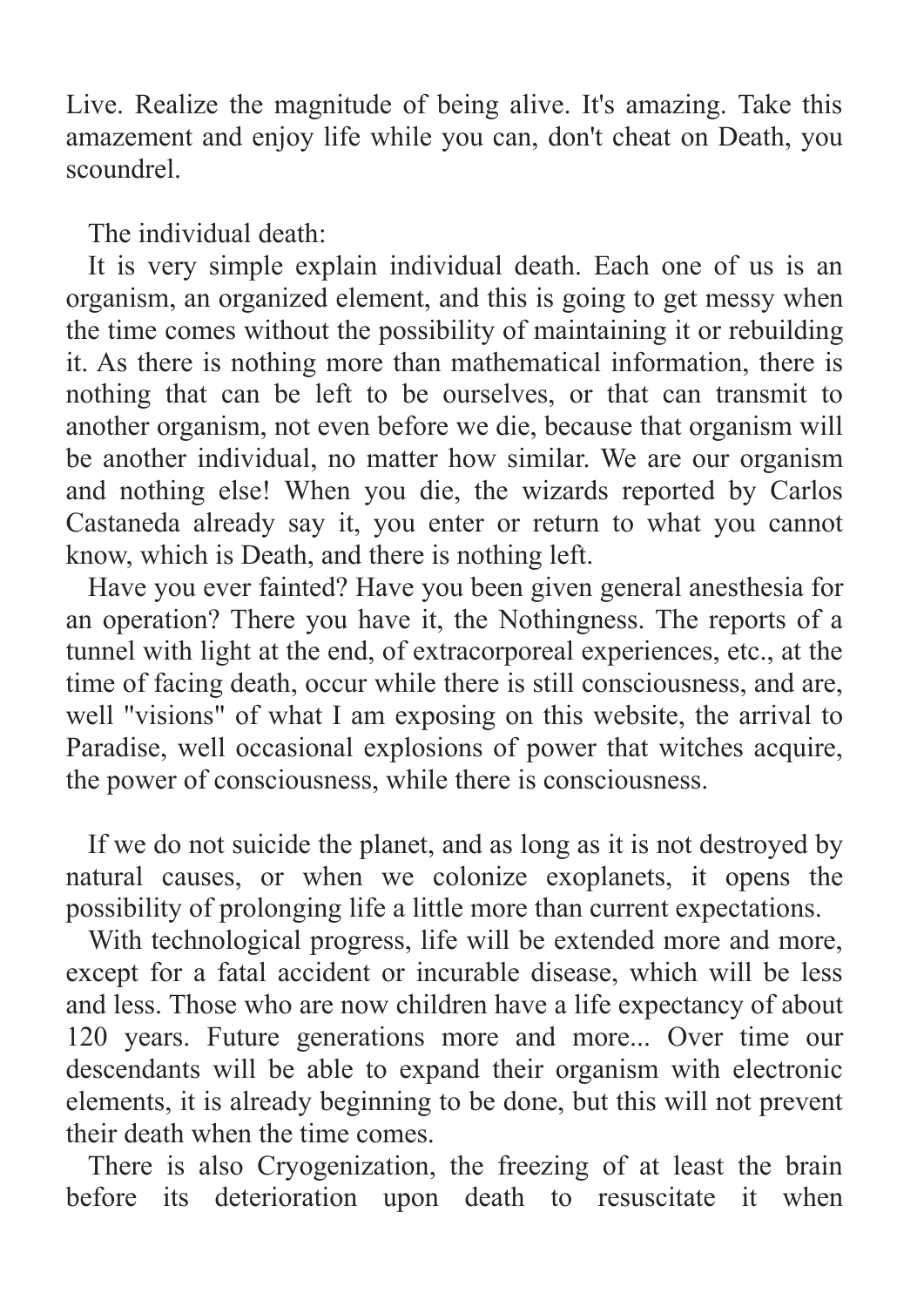technologically possible. Well, it will be a way of living for a longer time in the future, but it has not yet been possible to do it without the destruction of the cells, and it is seriously doubted that it will ever be possible. in any case, it is clear that this will be the extension of life for some time, not immortality, this is safe.

Then, if this comforts someone. With the technological advancement too, in a few decades it will be possible to make a copy of our consciousness on a computer. Of course, those who do, I do not have time, I suspect, they will die the same, only that a replica of their whole being, with all their memories, experiences and wisdom, will continue to live, virtually, and develop without difference with our current life, except for greater possibilities. Is this going to be alive, to be dead? You will see but, surely, it will not be you who experiences this new life. When you die, you will not experience it in any way, you will have died totally and definitely. Such virtual life of this copy may be extended while the computers work, for the entire existence of humanity. Maybe until the last star goes out.

There may be one more possibility, the one offered by the Wizards of the Carlos Castaneda Report, which would mean prolonging consciousness for a few millennia, and that is to enter the "Third Attention." Note that this is not at all clear and rather it seems a lastminute betrayal of those who try to learn to face his or her death without the right approach, the wizards. I will not extend myself in analysis and considerations of it. There is the Report, find out. But it is said that such a possibility would not be within our reach until after a few generations of learning of a power that has been lost, and we only have descriptions, explanations, arguments and staging. Who wants to start such a path, go ahead, I wish him or her good luck, and it will be very interesting.

One more thing here. The Nirvana of the Buddhist is Death, do not make a mistake awkwardly. All religions are suicidal. They are the refusal to live because they are the denial of Death and without Death there is no Life. Buddhism has a true and beautiful basis, see "The Tibetan Book of the Dead," the authentic, the anonymous that was found in the crack of a cave, hidden there to rid it of censorship. This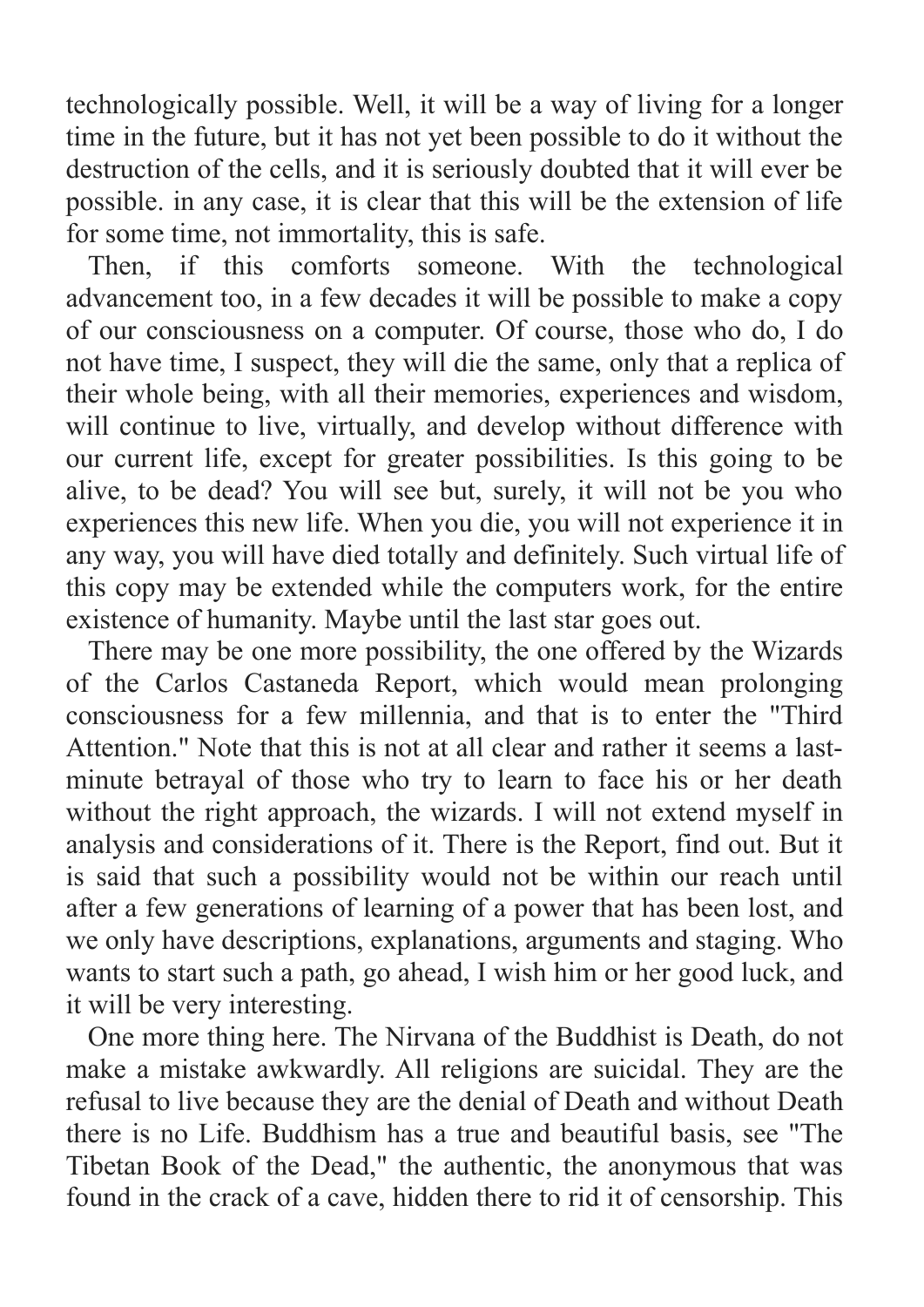wonderful book, short and compact, shows the path to the extinction of the government of ourselves, leading to the confrontation with what cannot be known, "The Clear Light, which you cannot conceive in any way, for it is the Void..." And it adds the tag "but not the void of nothingness", it couldn't be perfect. This book must be understood metaphorically. It is about leaving the "body", engineer, or plumber, or son of... or student, or patriot..., being something. And it guides beautifully not to take any other "body", not to "be reborn", in short, to get out of what deprives us of our non-being, which deprives us of Freedom. Just as elementary particles are not something that carries mathematical information, but only this information, we can fix taps, with skill, experience and efficiency, without being plumbers. Do not confuse and kill yourself dumb. We must extinguish the government, not the whole being. More clearly said, the ill human duality is solved by extinguishing the government, not extending the government to the whole, as this results in the death of the whole. The government is suicidal, only that function has.

It already says such a beautiful book "no need to meditate." Stupid Buddhists, who generally do not know this book, or discard it, or do not understand it, stop thinking, and come to stop it, and are refusing to live because they neither think nor feel nor act. They extinguish their whole being. What a silly thing! They are representing the General Drama of Humanity, I say: Extend the government to everything to kill the Totality. Because it is the government that stops thinking, does something it does not want to do, and this is suicidal by the beginning of accounts.

Let's see if we clarify this to meditate, so that no one gets lost. Everything I know I have found out thinking and, above all, researching and, also, creating artistic work by expressing what I find out. It's about learning to think correctly, and for this you just want to know the truth, the rest happens by itself, you don't have to use any technique, simply, free thinking, allowing distractions. Distractions are the "visions". Then, when you are saturated and tired, you walk through the park, you go a few days to the mountain, and here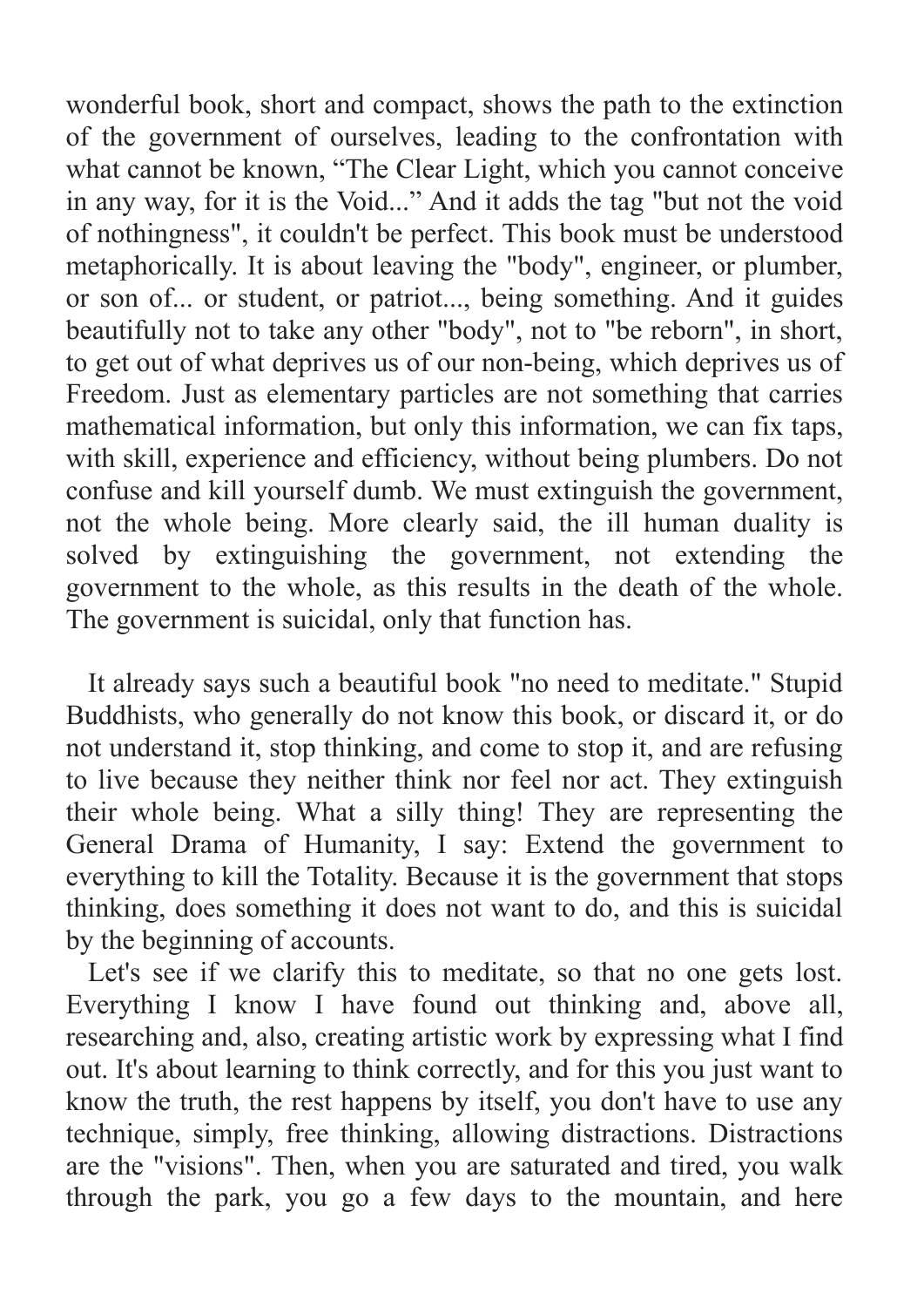sometimes you stop thinking for yourself, think about other things, in short, rest, distraction, and appear spontaneously new paths to follow. Nothing more to understand the Existence. This non-method allows to find harmony between the tremendous and frightening human noise. It is investigating what you want when you feel like it, without making an investment.

Then, stopping thinking is the key to powers, such as traveling to other Universes, etc. But the Tibetan Book of the Dead says: "Those powers do not wish them, do not wish them, no...". Precisely here is the matter in which the Castaneda wizards err in saying that what cannot be known destroys the mood, the enthusiasm… They are making a mistake because they look for those powers and, although they do it with some spirit and enthusiasm, they borrow them from what they cannot know, without knowing it, because the fact of learning and experiencing puts them in touch with it, although they are doing it backwards. It is what you cannot know that infuses the mood and enthusiasm. Without what you cannot know, any activity is tedious, whether traveling to other Universes or driving a Ferrari. What happens is that the human being is enraged with what cannot be known, which is Death, and is so far and alienated from it that just thinking about investigating it destroys him or her. And he or she seeks refuge in the powers pretending encouragement and enthusiasm, and finding them slightly, but bouncing, and blaming what can not be known of his background despair.

Then, get out of your stupid Tantrum, break your Pact with Death and, understand what you cannot know even if you cannot understand. This will quench your Existential Anguish and you will have the immensity of being alive. With this spirit and enthusiasm, learn to travel to other Universes, if you want, or drive a Ferrari if you are lucky enough to touch you in a raffle, as such will be the way to enjoy a Ferrari in Paradise. But don't worry, there will be many other very satisfying activities.